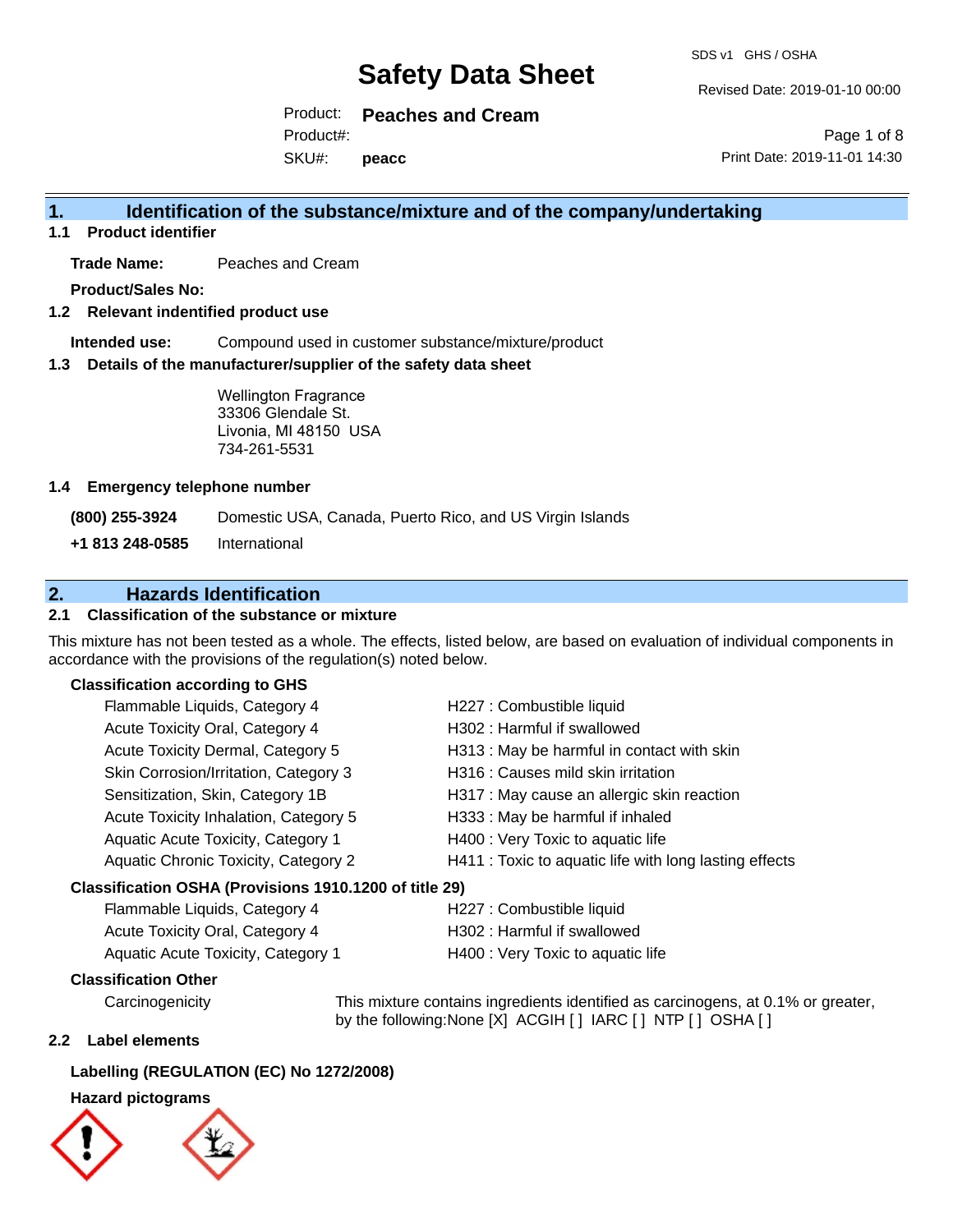SDS v1 GHS / OSHA

Revised Date: 2019-01-10 00:00

## Product: **Peaches and Cream**

Product#:

SKU#: **peacc**

Page 2 of 8 Print Date: 2019-11-01 14:30

| <b>Signal Word: Warning</b>     |                                                                                                                                       |
|---------------------------------|---------------------------------------------------------------------------------------------------------------------------------------|
| <b>Hazard statments</b>         |                                                                                                                                       |
| H <sub>227</sub>                | Combustible liquid                                                                                                                    |
| H302                            | Harmful if swallowed                                                                                                                  |
| H313                            | May be harmful in contact with skin                                                                                                   |
| H316                            | Causes mild skin irritation                                                                                                           |
| H317                            | May cause an allergic skin reaction                                                                                                   |
| H333                            | May be harmful if inhaled                                                                                                             |
| H400                            | Very Toxic to aquatic life                                                                                                            |
| H411                            | Toxic to aquatic life with long lasting effects                                                                                       |
| <b>Precautionary Statements</b> |                                                                                                                                       |
| <b>Prevention:</b>              |                                                                                                                                       |
| P235                            | Keep cool                                                                                                                             |
| P264                            | Wash hands thoroughly after handling                                                                                                  |
| P270                            | Do not eat, drink or smoke when using this product                                                                                    |
| P272                            | Contaminated work clothing should not be allowed out of the workplace                                                                 |
| P273                            | Avoid release to the environment                                                                                                      |
| <b>Response:</b>                |                                                                                                                                       |
| $P301 + P312 + P330$            | IF SWALLOWED: Call a POISON CENTER or doctor/physician if you feel unwell Rinse<br>mouth                                              |
| P302 + P352                     | IF ON SKIN: Wash with soap and water                                                                                                  |
| P304 + P312                     | IF INHALED: Call a POISON CENTER or doctor/physician if you feel unwell                                                               |
| P333 + P313                     | If skin irritation or a rash occurs: Get medical advice/attention                                                                     |
| P363                            | Wash contaminated clothing before reuse                                                                                               |
| P370 + P378                     | In case of fire: Use Carbon dioxide (CO2), Dry chemical, or Foam for extinction. Do not use<br>a direct water jet on burning material |
| P391                            | <b>Collect Spillage</b>                                                                                                               |
| <b>Other Hazards</b><br>2.3     |                                                                                                                                       |

**no data available**

## **3. Composition/Information on Ingredients**

### **3.1 Mixtures**

This product is a complex mixture of ingredients, which contains among others the following substance(s), presenting a health or environmental hazard within the meaning of the UN Globally Harmonized System of Classification and Labeling of Chemicals (GHS):

| CAS#<br>Ingredient     | EC#               | Conc.<br>Range | <b>GHS Classification</b> |
|------------------------|-------------------|----------------|---------------------------|
| 120-51-4               | 204-402-9         | $60 - 70%$     | H302; H313; H400; H411    |
| <b>Benzyl Benzoate</b> |                   |                |                           |
| 706-14-9               | 211-892-8         | $5 - 10 \%$    | H316                      |
|                        | gamma-Decalactone |                |                           |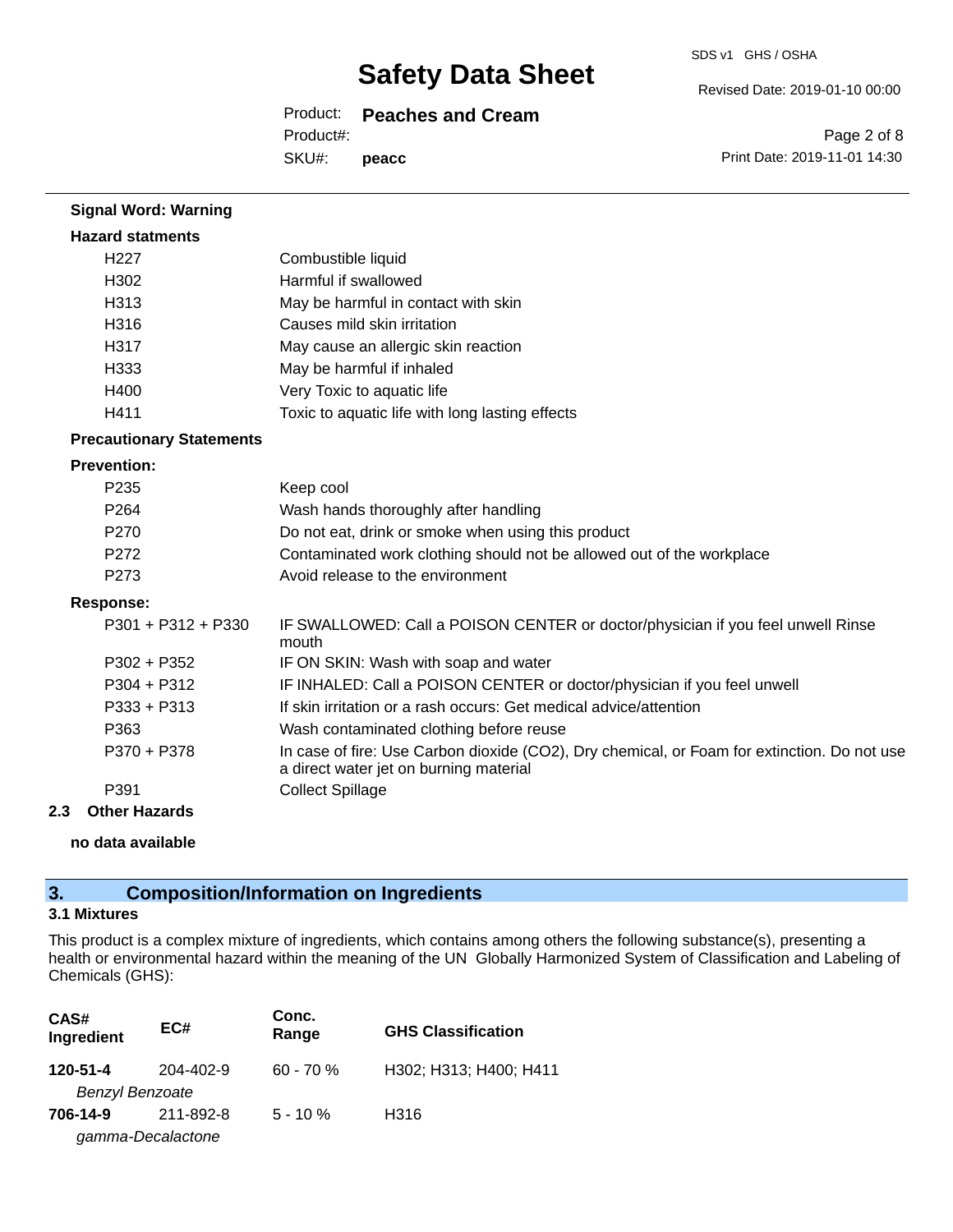SDS v1 GHS / OSHA

Revised Date: 2019-01-10 00:00

Print Date: 2019-11-01 14:30

Page 3 of 8

### Product: **Peaches and Cream**

Product#:

SKU#: **peacc**

| CAS#<br>Ingredient   | EC#                                | Conc.<br>Range | <b>GHS Classification</b>           |
|----------------------|------------------------------------|----------------|-------------------------------------|
| 121-33-5<br>vanillin | 204-465-2                          | $2 - 5%$       | H303; H319                          |
| 103-60-6             | 203-127-1                          | $2 - 5%$       | H316                                |
|                      | 2-Phenoxyethyl isobutyrate         |                |                                     |
| 5989-27-5            | 227-813-5                          | $2 - 5%$       | H226; H304; H315; H317; H400; H410  |
| Limonene             |                                    |                |                                     |
| 10094-34-5           | 233-221-8                          | $2 - 5%$       | H401; H411                          |
|                      | a, a-Dimethylphenethyl butyrate    |                |                                     |
| 141-97-9             | 205-516-1                          | $2 - 5%$       | H <sub>22</sub> 7                   |
| Ethyl acetoacetate   |                                    |                |                                     |
| 121-32-4             | 204-464-7                          | $2 - 5%$       | H303; H320; H402                    |
|                      | 3-Ethoxy-4-hydroxybenzaldehyde     |                |                                     |
| $88 - 41 - 5$        | 201-828-7                          | $1 - 2\%$      | H227; H303; H316; H401; H411        |
|                      | 2-t-Butylcyclohexyl acetate        |                |                                     |
| 140-11-4             | 205-399-7                          | $1 - 2%$       | H303; H401; H412                    |
| Benzyl acetate       |                                    |                |                                     |
| $80 - 54 - 6$        | 201-289-8                          | $0.1 - 1.0 %$  | H227; H302; H315; H317; H361; H401; |
|                      | <b>Butylphenyl Methylpropional</b> |                | H412                                |

See Section 16 for full text of GHS classification codes

See Section 16 for full text of GHS classification codes which where not shown in section 2

Total Hydrocarbon Content (%  $w/w$ ) = 3.89

## **4. First Aid Measures**

### **4.1 Description of first aid measures**

| Inhalation:                                                     | Remove from exposure site to fresh air and keep at rest.<br>Obtain medical advice.                            |
|-----------------------------------------------------------------|---------------------------------------------------------------------------------------------------------------|
| Eye Exposure:                                                   | Flush immediately with water for at least 15 minutes.<br>Contact physician if symptoms persist.               |
| <b>Skin Exposure:</b>                                           | Remove contaminated clothes. Wash thoroughly with water (and soap).<br>Contact physician if symptoms persist. |
| Ingestion:                                                      | Rinse mouth with water and obtain medical advice.                                                             |
| 4.2 Most important symptoms and effects, both acute and delayed |                                                                                                               |
| <b>Symptoms:</b>                                                | no data available                                                                                             |
| Risks:                                                          | Refer to Section 2.2 "Hazard Statements"                                                                      |
| 4.3                                                             | Indication of any immediate medical attention and special treatment needed                                    |

| Refer to Section 2.2 "Response" |  |
|---------------------------------|--|
|                                 |  |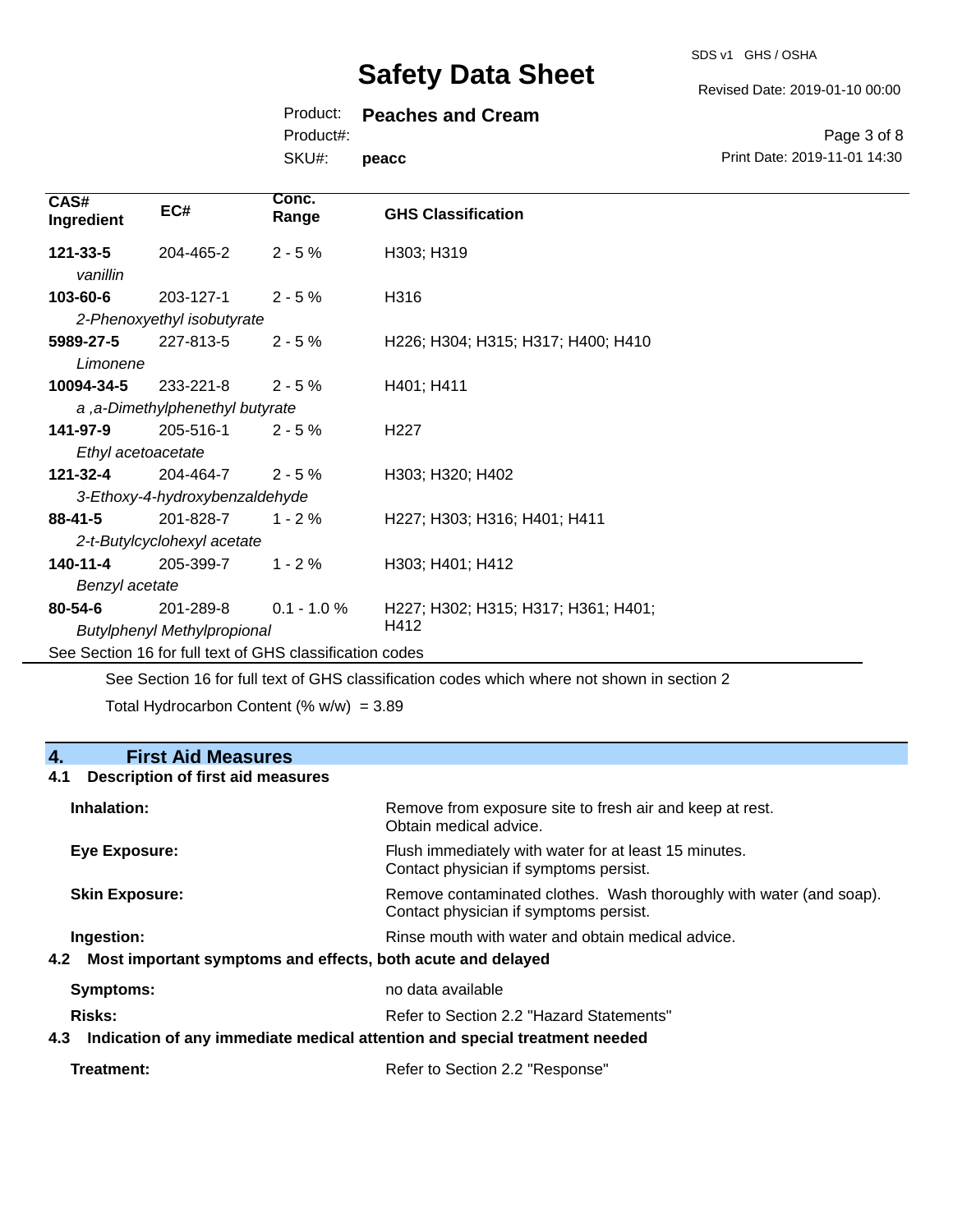SDS v1 GHS / OSHA

Revised Date: 2019-01-10 00:00

Product: **Peaches and Cream** SKU#: Product#: **peacc**

Page 4 of 8 Print Date: 2019-11-01 14:30

| 5.<br><b>Fire-Fighting measures</b><br><b>Extinguishing media</b><br>5.1   |                                                   |
|----------------------------------------------------------------------------|---------------------------------------------------|
| Suitable:                                                                  | Carbon dioxide (CO2), Dry chemical, Foam          |
| Unsuitable<br>Special hazards arising from the substance or mixture<br>5.2 | Do not use a direct water jet on burning material |
| During fire fighting:<br><b>Advice for firefighters</b><br>5.3             | Water may be ineffective                          |
| <b>Further information:</b>                                                | Standard procedure for chemical fires             |

### **6. Accidental Release Measures**

### **6.1 Personal precautions, protective equipment and emergency procedures**

Avoid inhalation and contact with skin and eyes. A self-contained breathing apparatus is recommended in case of a major spill.

### **6.2 Environmental precautions**

Keep away from drains, soil, and surface and groundwater.

#### **6.3 Methods and materials for containment and cleaning up**

Clean up spillage promptly. Remove ignition sources. Provide adequate ventilation. Avoid excessive inhalation of vapors. Gross spillages should be contained by use of sand or inert powder and disposed of according to the local regulations.

#### **6.4 Reference to other sections**

Not Applicable

## **7. Handling and Storage**

### **7.1 Precautions for safe handling**

Apply according to good manufacturing and industrial hygiene practices with proper ventilation. Do not drink, eat or smoke while handling. Respect good personal hygiene.

### **7.2 Conditions for safe storage, including any incompatibilities**

Store in a cool, dry and ventilated area away from heat sources and protected from light in tightly closed original container. Avoid uncoated metal container. Keep air contact to a minimum.

### **7.3 Specific end uses**

No information available

### **8. Exposure Controls/Personal Protection**

### **8.1 Control parameters**

**Exposure Limits: Component** ACGIH

**140-11-4** *Benzyl acetate* 10

TWA ppm STEL ppm TWA ppm STEL ppm ACGIH OSHA OSHA

**Engineering Controls:** Use local exhaust as needed.

### **8.2 Exposure controls - Personal protective equipment**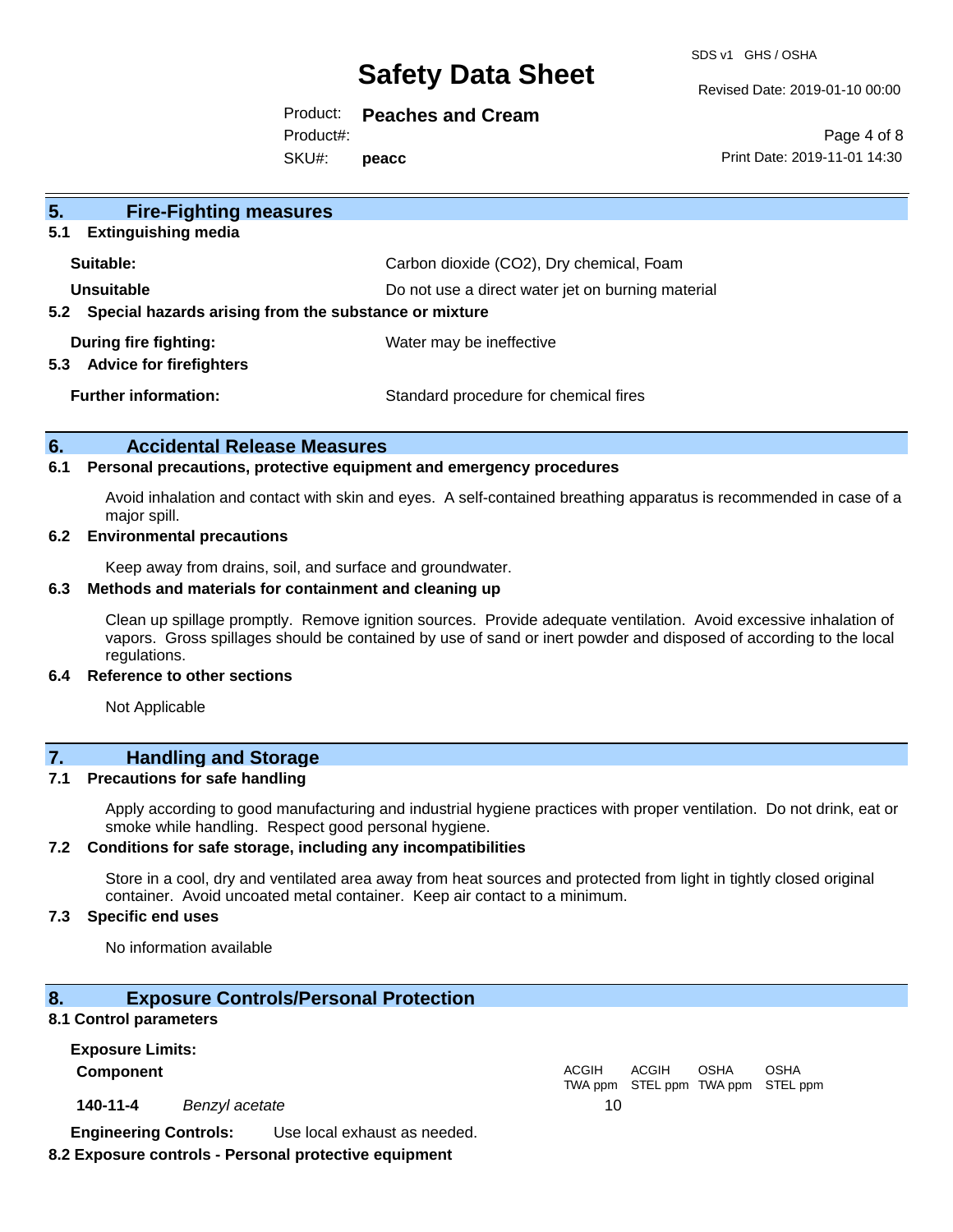SDS v1 GHS / OSHA

|                 | Product:  | <b>Peaches and Cream</b>               |                                                                                                |
|-----------------|-----------|----------------------------------------|------------------------------------------------------------------------------------------------|
|                 | Product#: |                                        | Page 5 of 8                                                                                    |
|                 | SKU#:     | peacc                                  | Print Date: 2019-11-01 14:30                                                                   |
| Eye protection: |           | as may be appropriate for the exposure | Tightly sealed goggles, face shield, or safety glasses with brow guards and side shields, etc. |

**Respiratory protection:** Avoid excessive inhalation of concentrated vapors. Apply local ventilation where appropriate. **Skin protection:** Avoid Skin contact. Use chemically resistant gloves as needed.

## **9. Physical and Chemical Properties**

### **9.1 Information on basic physical and chemical properties**

| Appearance:                  | Liquid                        |
|------------------------------|-------------------------------|
| Odor:                        | Conforms to Standard          |
| Color:                       | Colorless to Pale Yellow (G2) |
| <b>Viscosity:</b>            | Liquid                        |
| <b>Freezing Point:</b>       | Not determined                |
| <b>Boiling Point:</b>        | Not determined                |
| <b>Melting Point:</b>        | Not determined                |
| <b>Flashpoint (CCCFP):</b>   | 180 F (82.22 C)               |
| <b>Auto flammability:</b>    | Not determined                |
| <b>Explosive Properties:</b> | None Expected                 |
| <b>Oxidizing properties:</b> | None Expected                 |
| Vapor Pressure (mmHg@20 C):  | 0.2513                        |
| %VOC:                        | 0.25                          |
| Specific Gravity @ 25 C:     | 1.0670                        |
| Density $@25C$ :             | 1.0640                        |
| Refractive Index @ 20 C:     | 1.5330                        |
| <b>Soluble in:</b>           | Oil                           |

## **10. Stability and Reactivity**

| 10.1 Reactivity                         | None                                               |
|-----------------------------------------|----------------------------------------------------|
| <b>10.2 Chemical stability</b>          | Stable                                             |
| 10.3 Possibility of hazardous reactions | None known                                         |
| 10.4 Conditions to avoid                | None known                                         |
| 10.5 Incompatible materials             | Strong oxidizing agents, strong acids, and alkalis |
| 10.6 Hazardous decomposition products   | None known                                         |

### **11. Toxicological Information**

### **11.1 Toxicological Effects**

Acute Toxicity Estimates (ATEs) based on the individual Ingredient Toxicity Data utilizing the "Additivity Formula"

**Acute toxicity - Oral - (Rat) mg/kg** (LD50: 1889.0057) Harmful if swallowed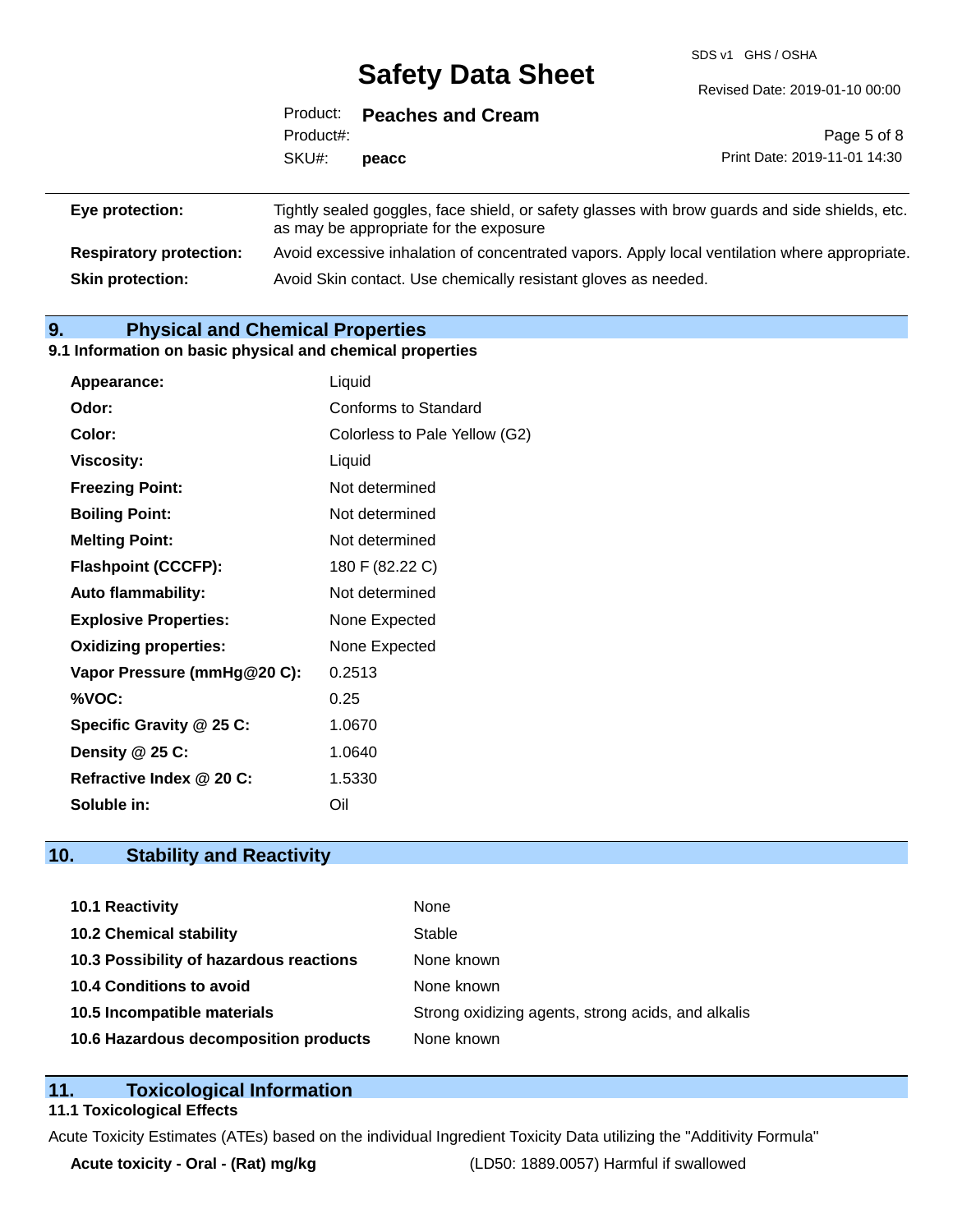SDS v1 GHS / OSHA

Revised Date: 2019-01-10 00:00

Product: **Peaches and Cream** SKU#: Product#: **peacc**

Page 6 of 8 Print Date: 2019-11-01 14:30

| Acute toxicity - Dermal - (Rabbit) mg/kg           | (LD50: 4066.6995) May be harmful in contact with skin    |
|----------------------------------------------------|----------------------------------------------------------|
| Acute toxicity - Inhalation - (Rat) mg/L/4hr       | (LD50: 59.4683) May be harmful if inhaled                |
| <b>Skin corrosion / irritation</b>                 | May be harmful if inhaled                                |
| Serious eye damage / irritation                    | Not classified - the classification criteria are not met |
| <b>Respiratory sensitization</b>                   | Not classified - the classification criteria are not met |
| <b>Skin sensitization</b>                          | May cause an allergic skin reaction                      |
| <b>Germ cell mutagenicity</b>                      | Not classified - the classification criteria are not met |
| Carcinogenicity                                    | Not classified - the classification criteria are not met |
| <b>Reproductive toxicity</b>                       | Not classified - the classification criteria are not met |
| Specific target organ toxicity - single exposure   | Not classified - the classification criteria are not met |
| Specific target organ toxicity - repeated exposure | Not classified - the classification criteria are not met |
| <b>Aspiration hazard</b>                           | Not classified - the classification criteria are not met |
|                                                    |                                                          |
|                                                    |                                                          |
| 12.<br><b>Ecological Information</b>               |                                                          |
| 12.1 Toxicity                                      |                                                          |
| <b>Acute acquatic toxicity</b>                     | Very Toxic to aquatic life                               |
| <b>Chronic acquatic toxicity</b>                   | Toxic to aquatic life with long lasting effects          |
| <b>Toxicity Data on soil</b>                       | no data available                                        |
| <b>Toxicity on other organisms</b>                 | no data available                                        |
|                                                    |                                                          |
| 12.2 Persistence and degradability                 | no data available                                        |
| 12.3 Bioaccumulative potential                     | no data available                                        |
| 12.4 Mobility in soil                              | no data available                                        |
| 12.5 Other adverse effects                         | no data available                                        |

### **13. Disposal Conditions**

### **13.1 Waste treatment methods**

Do not allow product to reach sewage systems. Dispose of in accordance with all local and national regulations. Send to a licensed waste management company.The product should not be allowed to enter drains, water courses or the soil. Do not contaminate ponds, waterways or ditches with chemical or used container.

## **14. Transport Information**

**ADR/RID (International Road/Rail)**

| <b>Marine Pollutant</b>                     | Yes. Ingredient of greatest environmental impact:<br>120-51-4 : (60 - 70 %) : Benzyl Benzoate |              |                                     |                 |        |  |
|---------------------------------------------|-----------------------------------------------------------------------------------------------|--------------|-------------------------------------|-----------------|--------|--|
| Regulator                                   |                                                                                               | <b>Class</b> | <b>Pack Group</b>                   | <b>Sub Risk</b> | UN-nr. |  |
| U.S. DOT (Non-Bulk)<br><b>Chemicals NOI</b> |                                                                                               |              | Not Regulated - Not Dangerous Goods |                 |        |  |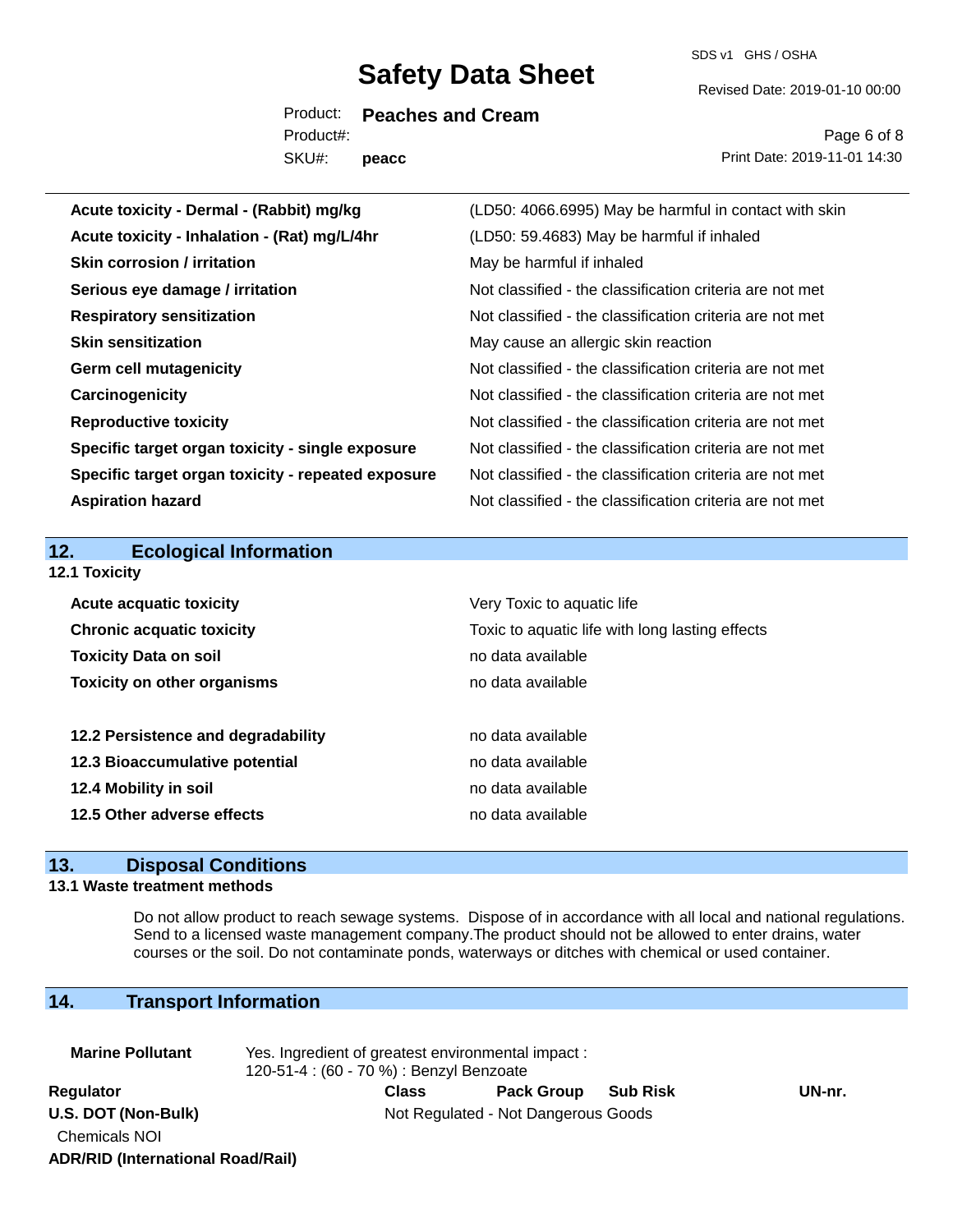SDS v1 GHS / OSHA

## $R = 15.42884400000$

|                                                               |              |                               |                                                                                                  | Revised Date: 2019-01-10 00:00 |  |
|---------------------------------------------------------------|--------------|-------------------------------|--------------------------------------------------------------------------------------------------|--------------------------------|--|
|                                                               | Product:     |                               | <b>Peaches and Cream</b>                                                                         |                                |  |
|                                                               | Product#:    |                               |                                                                                                  | Page 7 of 8                    |  |
|                                                               | SKU#:        | peacc                         |                                                                                                  | Print Date: 2019-11-01 14:30   |  |
| <b>Environmentally Hazardous</b><br>Substance, Liquid, n.o.s. |              | 9                             | III                                                                                              | <b>UN3082</b>                  |  |
| <b>IATA (Air Cargo)</b>                                       |              |                               |                                                                                                  |                                |  |
| <b>Environmentally Hazardous</b><br>Substance, Liquid, n.o.s. |              | 9                             | Ш                                                                                                | <b>UN3082</b>                  |  |
| <b>IMDG (Sea)</b>                                             |              |                               |                                                                                                  |                                |  |
| <b>Environmentally Hazardous</b><br>Substance, Liquid, n.o.s. |              | 9                             | Ш                                                                                                | <b>UN3082</b>                  |  |
| <b>Regulatory Information</b><br>15.                          |              |                               |                                                                                                  |                                |  |
| <b>U.S. Federal Regulations</b>                               |              |                               |                                                                                                  |                                |  |
| <b>TSCA (Toxic Substance Control Act)</b>                     |              |                               | All components of the substance/mixture are listed or exempt                                     |                                |  |
| 40 CFR(EPCRA, SARA, CERCLA and CAA)                           |              |                               | This product contains NO components of concern.                                                  |                                |  |
| <b>U.S. State Regulations</b>                                 |              |                               |                                                                                                  |                                |  |
| <b>California Proposition 65 Warning</b>                      |              |                               | This product contains the following components:                                                  |                                |  |
| 123-35-3(NF 204-622-5 0.01 - 0.1%                             |              | beta-Myrcene (Natural Source) |                                                                                                  |                                |  |
| <b>Canadian Regulations</b>                                   |              |                               |                                                                                                  |                                |  |
| <b>DSL</b>                                                    |              |                               | 100.00% of the components are listed or exempt. The following<br>components are NOT on the List: |                                |  |
| 815580-59-7 453-570-1                                         | $\leq 0$ ppm |                               | 3-Cyclohexene-1-carboxylic acid, 2,6,6-trimethyl-, methyl ester                                  |                                |  |

# **16. Other Information**

### **GHS H-Statements referred to under section 3 and not listed in section 2**

| H226 : Flammable liquid and vapour                         | H303: May be harmful if swallowed                              |  |  |  |
|------------------------------------------------------------|----------------------------------------------------------------|--|--|--|
| H304 : May be fatal if swallowed and enters airways        | H315 : Causes skin irritation                                  |  |  |  |
| H319 : Causes serious eye irritation                       | H320 : Causes eye irritation                                   |  |  |  |
| H361 : Suspected of damaging fertility or the unborn child | H401 : Toxic to aquatic life                                   |  |  |  |
| H402 : Harmful to aquatic life                             | H410 : Very toxic to aquatic life with long lasting<br>effects |  |  |  |
| H412: Harmful to aquatic life with long lasting effects    |                                                                |  |  |  |
| <b>Total Fractional Values</b>                             |                                                                |  |  |  |
| (TFV) Risk                                                 | (TFV) Risk                                                     |  |  |  |
| (84.08) Acute Toxicity Inhalation, Category 5              | (43.64) Aquatic Chronic Toxicity, Category 3                   |  |  |  |
| (4.35) Aquatic Chronic Toxicity, Category 2                | (3.81) Sensitization, Skin, Category 1B                        |  |  |  |
| (3.02) Aquatic Chronic Toxicity, Category 4                | (2.70) Aquatic Acute Toxicity, Category 1                      |  |  |  |
| (2.09) Skin Corrosion/Irritation, Category 3               | (1.23) Acute Toxicity Dermal, Category 5                       |  |  |  |
| (1.06) Acute Toxicity Oral, Category 4                     |                                                                |  |  |  |